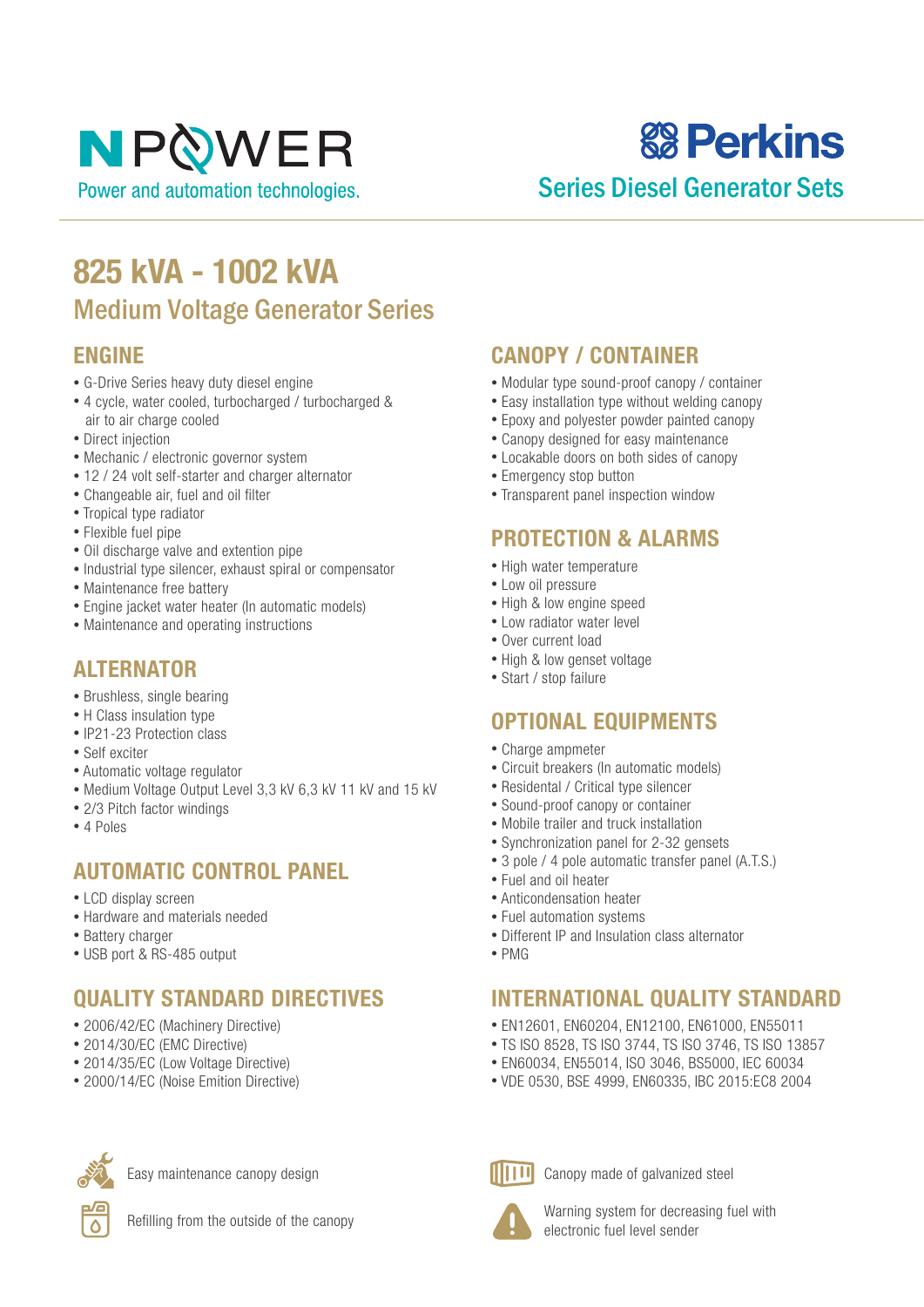**& Perkins** 

### Series Diesel Generator Sets

| <b>MODEL</b> |                                        |                  |            | N PR XX 825 MVXX                               | N PR XX 0900 MVXX        | N PR XX 1002 MVXX        |  |
|--------------|----------------------------------------|------------------|------------|------------------------------------------------|--------------------------|--------------------------|--|
| GROUP        | <b>GEN-SET POWER</b>                   |                  | <b>kVA</b> | 825                                            | 900                      | 1002                     |  |
|              |                                        | <b>STAND BY</b>  | kW         | 660                                            | 720                      | 802                      |  |
|              |                                        |                  | <b>kVA</b> | 750                                            | 800                      | 911                      |  |
|              |                                        | <b>PRIME</b>     | kW         | 600<br>640                                     |                          | 729                      |  |
|              | <b>OUTPUT VOLTAGE (VAC)</b>            |                  |            | 3300, 6300, 11000, 15000                       | 3300, 6300, 11000, 15000 | 3300, 6300, 11000, 15000 |  |
|              | CANOPY DIMENSION (W x L x H) mm        |                  |            | 1900 x 5250 x 3330                             | 1900 x 5250 x 3330       | 2200 x 5550 x 3300       |  |
|              | OPEN DIMENSION (W x L x H) mm          |                  |            | 1900 x 5000 x 2395                             | 1900 x 5000 x 2395       | 2200 x 5300 x 2640       |  |
|              | OPEN WEIGHT / CANOPY WEIGHT kg         |                  |            | 5180 / 6525                                    | 5490 / 6835              | 8090 / 9635              |  |
|              | CONTAINER DIMENSION (W x L x H) mm     |                  |            | 1900 x 5290 x 3640                             | 1900 x 5290 x 3640       | 2200 x 5300 x 3390       |  |
|              | <b>CONTAINER WEIGHT kg</b>             |                  |            | 8100                                           | 8100                     | 9700                     |  |
|              | <b>BRAND</b>                           |                  |            | <b>PERKINS</b>                                 | <b>PERKINS</b>           | <b>PERKINS</b>           |  |
|              | <b>TYPE</b>                            |                  |            | 4006 - 23TAG2A                                 | 4006 - 23TAG3A           | 4008TAG1A                |  |
|              | <b>POWER</b>                           | <b>STAND BY</b>  | kW         | 695                                            | 760                      | 855                      |  |
|              |                                        | <b>PRIME</b>     | kW         | 632                                            | 679                      | 778                      |  |
|              | SPEED (rpm)                            |                  |            | 1500                                           | 1500                     | 1500                     |  |
|              | <b>CYCLE</b>                           |                  |            | $\overline{4}$                                 | $\overline{4}$           | $\overline{a}$           |  |
|              | DISPLACEMENT (It)                      |                  |            | 22,921                                         | 22,921                   | 30,561                   |  |
|              | <b>NUMBER OF CYLNDERS</b>              |                  |            | <b>6 IN LINE</b>                               | <b>6 IN LINE</b>         | 8 IN LINE                |  |
|              | BORE x STROKE (mm x mm)                |                  |            | 160 x 190                                      | 160 x 190                | 160 x 190                |  |
| ENGINE       | <b>COMPRESSION RATIO</b>               |                  |            | 13,6:1                                         | 13,6:1<br>13,6:1         |                          |  |
|              | <b>GOVERNOR TYPE</b>                   |                  |            | <b>ELECTRONIC</b>                              |                          |                          |  |
|              | <b>INDUCTION</b>                       |                  |            | <b>TURBOCHARGED - AIR TO AIR CHARGE COOLED</b> |                          |                          |  |
|              | <b>COMBUSTION SYSTEM</b>               |                  |            | <b>DIRECT INJECTION</b>                        |                          |                          |  |
|              | <b>COOLING SYSTEM</b>                  |                  |            | <b>WATER</b>                                   |                          |                          |  |
|              |                                        | %100 PRIME POWER |            | 161,00                                         | 172,00                   | 195,00                   |  |
|              | <b>FUEL CONSUMPTION</b><br>It $/h$     | %75 PRIME POWER  |            | 122,00                                         | 130,00                   | 143,00                   |  |
|              |                                        | %50 PRIME POWER  |            | 83,00                                          | 90,00                    | 98,00                    |  |
|              | TOTAL LUBRICATION SYSTEM CAPACITY (It) |                  |            | 113,4                                          | 113,4                    | 153                      |  |
|              | <b>TOTAL COOLANT CAPACITY (It)</b>     |                  |            | 105                                            | 105                      | 149                      |  |
|              | FUEL TANK CAPACITY (It)                |                  |            | 1400                                           | 1400                     | 2000                     |  |





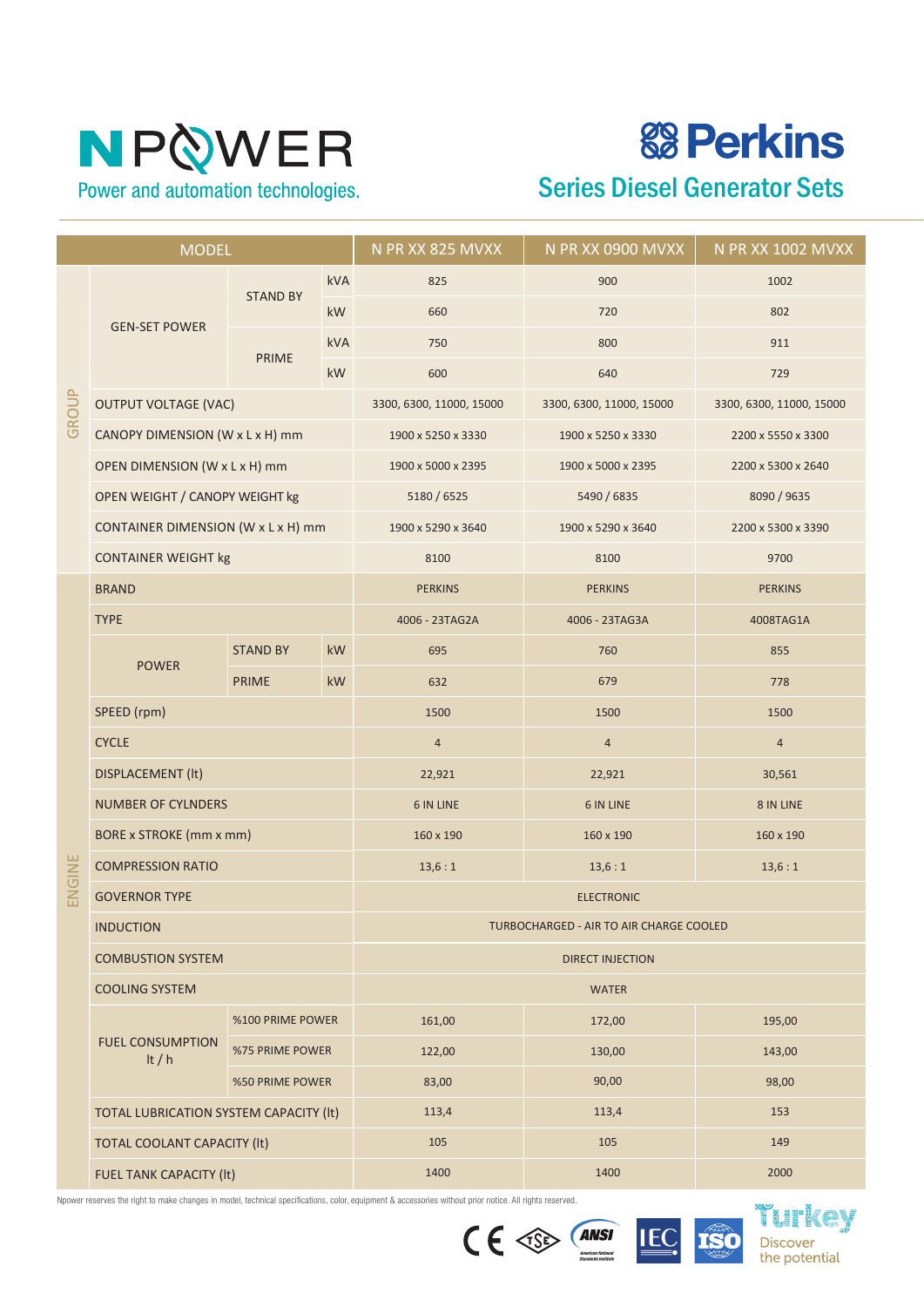# NPOWER

Power and automation technologies.

# **& Perkins**

### Series Diesel Generator Sets

## **1125 kVA - 1375 kVA** Medium Voltage Generator Series

#### **ENGINE**

- G-Drive Series heavy duty diesel engine
- 4 cycle, water cooled, turbocharged / turbocharged & air to air charge cooled
- Direct injection
- Mechanic / electronic governor system
- 12 / 24 volt self-starter and charger alternator
- Changeable air, fuel and oil filter
- Tropical type radiator
- Flexible fuel pipe
- Oil discharge valve and extention pipe
- Industrial type silencer, exhaust spiral or compensator
- Maintenance free battery
- Engine jacket water heater (In automatic models)
- Maintenance and operating instructions

#### **ALTERNATOR**

- Brushless, single bearing
- H Class insulation type
- IP21-23 Protection class
- Self exciter
- Automatic voltage regulator
- Medium Voltage Output Level 3,3 kV 6,3 kV 11 kV and 15 kV
- 2/3 Pitch factor windings
- 4 Poles

#### **AUTOMATIC CONTROL PANEL**

- LCD display screen
- Hardware and materials needed
- Battery charger
- USB port & RS-485 output

#### **QUALITY STANDARD DIRECTIVES**

- 2006/42/EC (Machinery Directive)
- 2014/30/EC (EMC Directive)
- 2014/35/EC (Low Voltage Directive)
- 2000/14/EC (Noise Emition Directive)



Easy maintenance canopy design

Refilling from the outside of the canopy

#### **CANOPY / CONTAINER**

- Modular type sound-proof canopy / container
- Easy installation type without welding canopy
- Epoxy and polyester powder painted canopy
- Canopy designed for easy maintenance
- Locakable doors on both sides of canopy
- Emergency stop button
- Transparent panel inspection window

#### **PROTECTION & ALARMS**

- High water temperature
- Low oil pressure
- High & low engine speed
- Low radiator water level
- Over current load
- High & low genset voltage
- Start / stop failure

#### **OPTIONAL EQUIPMENTS**

- Charge ampmeter
- Circuit breakers (In automatic models)
- Residental / Critical type silencer
- Sound-proof canopy or container
- Mobile trailer and truck installation
- Synchronization panel for 2-32 gensets
- 3 pole / 4 pole automatic transfer panel (A.T.S.)
- Fuel and oil heater
- Anticondensation heater
- Fuel automation systems
- Different IP and Insulation class alternator
- PMG

#### **INTERNATIONAL QUALITY STANDARD**

- EN12601, EN60204, EN12100, EN61000, EN55011
- TS ISO 8528, TS ISO 3744, TS ISO 3746, TS ISO 13857
- EN60034, EN55014, ISO 3046, BS5000, IEC 60034
- VDE 0530, BSE 4999, EN60335, IBC 2015:EC8 2004



Canopy made of galvanized steel

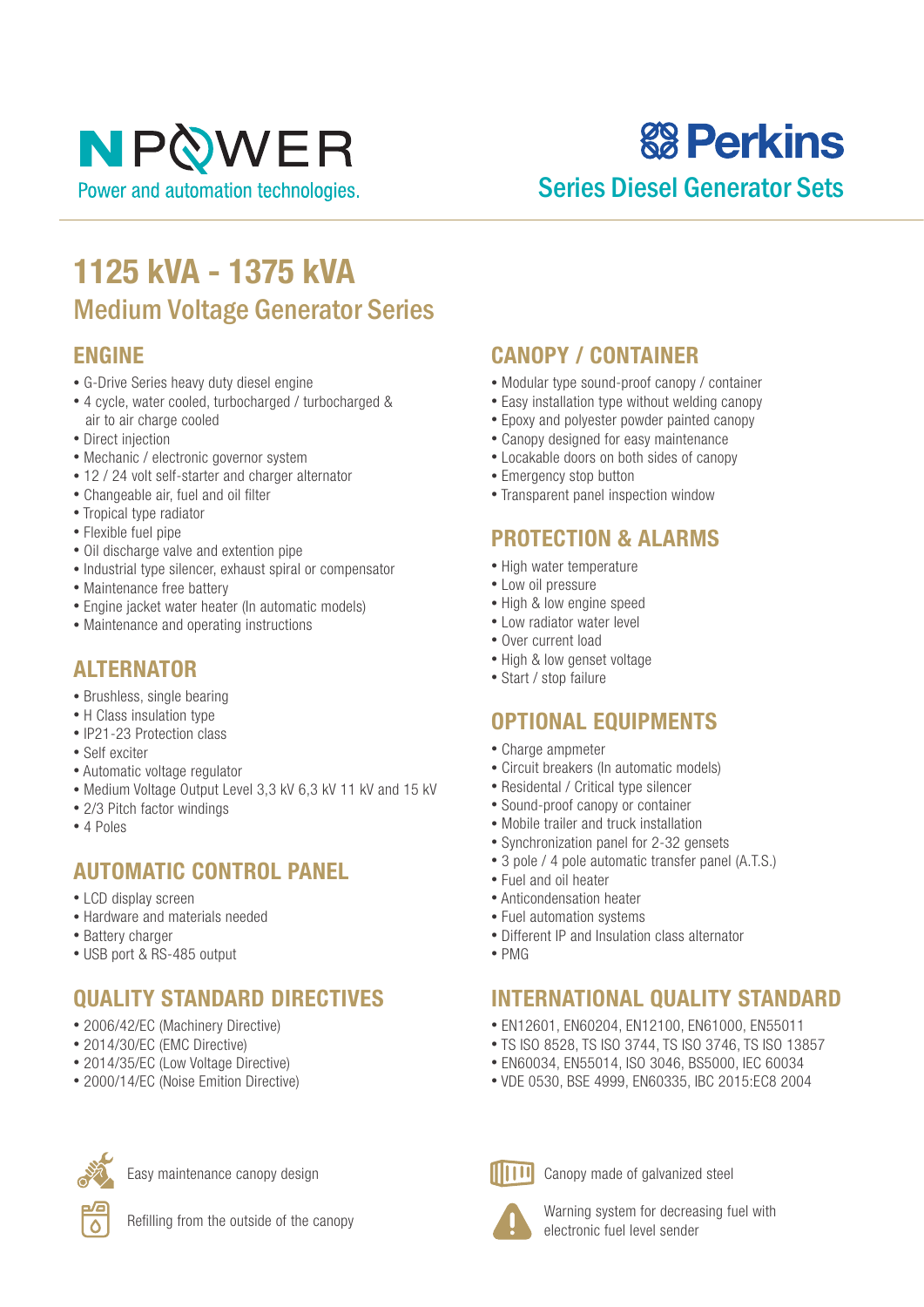# **& Perkins**

### Series Diesel Generator Sets

| <b>MODEL</b> |                                        |                                    |            | <b>N PR XX 1125 MVXX</b><br>N PR XX 1250 MVXX |                          | N PR XX 1375 MVXX        |  |
|--------------|----------------------------------------|------------------------------------|------------|-----------------------------------------------|--------------------------|--------------------------|--|
| GROUP        | <b>GEN-SET POWER</b>                   |                                    | kVA        | 1125                                          | 1250                     |                          |  |
|              |                                        | <b>STAND BY</b>                    | <b>kW</b>  | 900                                           | 1000                     | 1100                     |  |
|              |                                        |                                    | <b>kVA</b> | 1022                                          | 1125                     | 1250                     |  |
|              |                                        | <b>PRIME</b>                       | kW         | 818                                           | 900                      | 1000                     |  |
|              | <b>OUTPUT VOLTAGE (VAC)</b>            |                                    |            | 3300, 6300, 11000, 15000                      | 3300, 6300, 11000, 15000 | 3300, 6300, 11000, 15000 |  |
|              | CANOPY DIMENSION (W x L x H) mm        |                                    |            | 2200 x 5550 x 3300                            | 2200 x 5550 x 3300       | N/A                      |  |
|              | OPEN DIMENSION (W x L x H) mm          |                                    |            | 2200 x 5300 x 2640                            | 2200 x 5300 x 2640       | 2200 x 5350 x 2750       |  |
|              | OPEN WEIGHT / CANOPY WEIGHT kg         |                                    |            | 8450 / 9995                                   | 8480 / 10025             | 8080 / N/A               |  |
|              |                                        | CONTAINER DIMENSION (W x L x H) mm |            |                                               | 2200 x 5300 x 3390       | N/A                      |  |
|              | <b>CONTAINER WEIGHT kg</b>             |                                    |            | 9800                                          | 9800                     | N/A                      |  |
|              | <b>BRAND</b>                           |                                    |            | <b>PERKINS</b>                                | <b>PERKINS</b>           | <b>PERKINS</b>           |  |
|              | <b>TYPE</b>                            |                                    |            | 4008TAG2A                                     | 4008-30TAG3              | 4012 - 46TAG0A           |  |
|              | <b>POWER</b>                           | <b>STAND BY</b>                    | kW         | 958                                           | 1055                     | 1158                     |  |
|              |                                        | <b>PRIME</b>                       | kW         | 872                                           | 947                      | 1053                     |  |
|              | SPEED (rpm)                            |                                    |            | 1500                                          | 1500                     | 1500                     |  |
|              | <b>CYCLE</b>                           |                                    |            | $\overline{4}$                                | $\overline{4}$           | $\overline{4}$           |  |
|              | <b>DISPLACEMENT (It)</b>               |                                    |            | 30,561                                        | 30,561                   | 45,842                   |  |
|              | <b>NUMBER OF CYLNDERS</b>              |                                    |            | 8 IN LINE                                     | 8 IN LINE                | $12 - 60°V$              |  |
|              | <b>BORE x STROKE (mm x mm)</b>         |                                    |            | 160 x 190                                     | 160 x 190                | 160 x 190                |  |
|              | <b>COMPRESSION RATIO</b>               |                                    |            | 13,6:1                                        | 13:1<br>13,1:1           |                          |  |
| ENGINE       | <b>GOVERNOR TYPE</b>                   |                                    |            | <b>ELECTRONIC</b>                             |                          |                          |  |
|              | <b>INDUCTION</b>                       |                                    |            | TURBOCHARGED - AIR TO AIR CHARGE COOLED       |                          |                          |  |
|              | <b>COMBUSTION SYSTEM</b>               |                                    |            | <b>DIRECT INJECTION</b>                       |                          |                          |  |
|              | <b>COOLING SYSTEM</b>                  |                                    |            | <b>WATER</b>                                  |                          |                          |  |
|              |                                        | %100 PRIME POWER                   |            | 215,00                                        | 244,00                   | 259,00                   |  |
|              | <b>FUEL CONSUMPTION</b><br>It $/h$     | %75 PRIME POWER                    |            | 162,00                                        | 188,00                   | 199,00                   |  |
|              |                                        | %50 PRIME POWER                    |            | 111,00                                        | 120,00                   | 139,00                   |  |
|              | TOTAL LUBRICATION SYSTEM CAPACITY (It) |                                    |            | 153                                           | 153                      | 177                      |  |
|              | <b>TOTAL COOLANT CAPACITY (It)</b>     |                                    |            | 149                                           | 140                      | 210                      |  |
|              | FUEL TANK CAPACITY (It)                |                                    |            | 2000                                          | 2000                     | 2500                     |  |





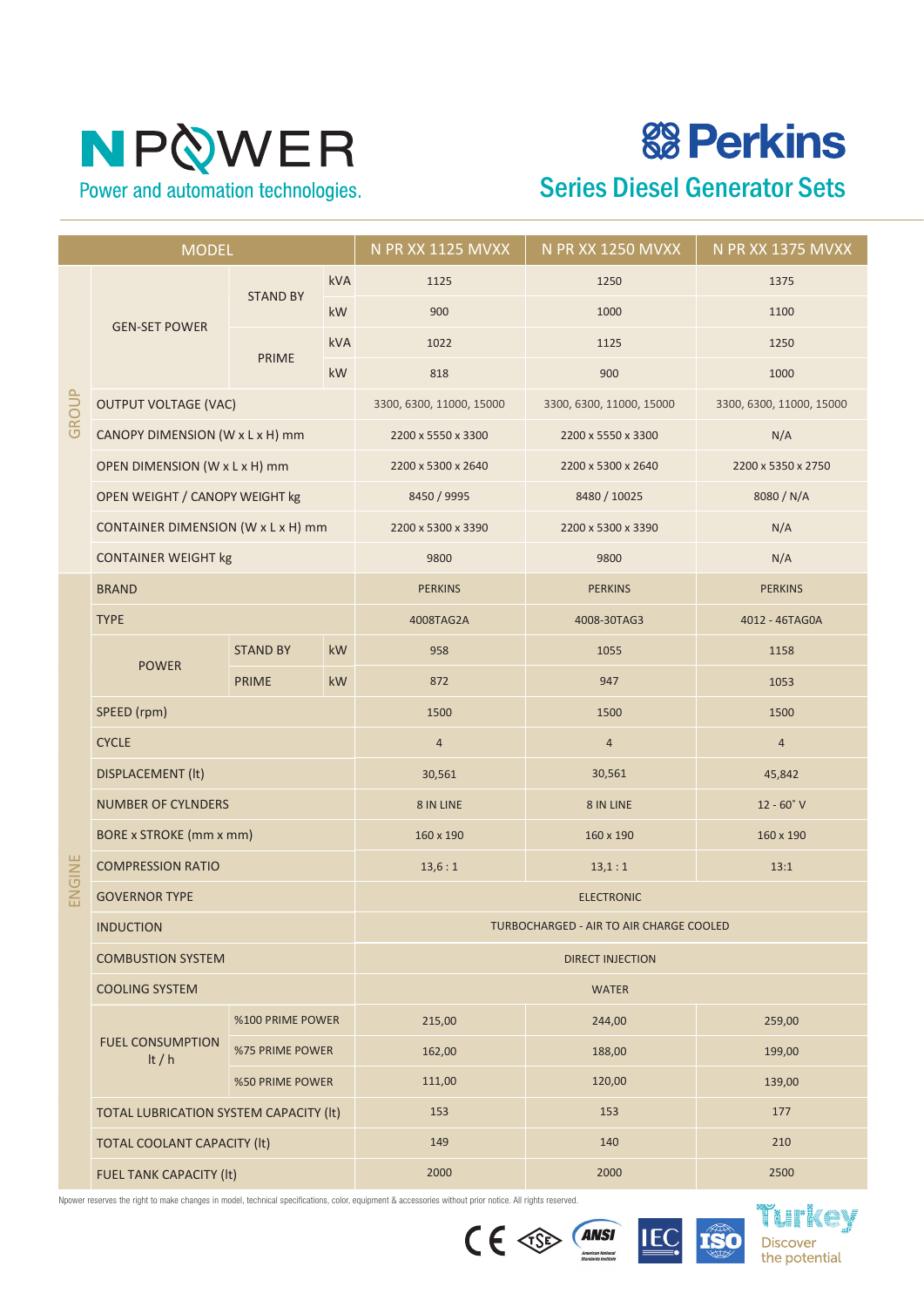# **& Perkins**

### Series Diesel Generator Sets

## **1385 kVA - 1656 kVA** Medium Voltage Generator Series

#### **ENGINE**

- G-Drive Series heavy duty diesel engine
- 4 cycle, water cooled, turbocharged / turbocharged & air to air charge cooled
- Direct injection
- Mechanic / electronic governor system
- 12 / 24 volt self-starter and charger alternator
- Changeable air, fuel and oil filter
- Tropical type radiator
- Flexible fuel pipe
- Oil discharge valve and extention pipe
- Industrial type silencer, exhaust spiral or compensator
- Maintenance free battery
- Engine jacket water heater (In automatic models)
- Maintenance and operating instructions

#### **ALTERNATOR**

- Brushless, single bearing
- H Class insulation type
- IP21-23 Protection class
- Self exciter
- Automatic voltage regulator
- Medium Voltage Output Level 3,3 kV 6,3 kV 11 kV and 15 kV
- 2/3 Pitch factor windings
- 4 Poles

#### **AUTOMATIC CONTROL PANEL**

- LCD display screen
- Hardware and materials needed
- Battery charger
- USB port & RS-485 output

#### **QUALITY STANDARD DIRECTIVES**

- 2006/42/EC (Machinery Directive)
- 2014/30/EC (EMC Directive)
- 2014/35/EC (Low Voltage Directive)
- 2000/14/EC (Noise Emition Directive)



Easy maintenance canopy design



Refilling from the outside of the canopy

#### **CANOPY / CONTAINER**

- Modular type sound-proof canopy / container
- Easy installation type without welding canopy
- Epoxy and polyester powder painted canopy
- Canopy designed for easy maintenance
- Locakable doors on both sides of canopy
- Emergency stop button
- Transparent panel inspection window

#### **PROTECTION & ALARMS**

- High water temperature
- Low oil pressure
- High & low engine speed
- Low radiator water level
- Over current load
- High & low genset voltage
- Start / stop failure

#### **OPTIONAL EQUIPMENTS**

- Charge ampmeter
- Circuit breakers (In automatic models)
- Residental / Critical type silencer
- Sound-proof canopy or container
- Mobile trailer and truck installation
- Synchronization panel for 2-32 gensets
- 3 pole / 4 pole automatic transfer panel (A.T.S.)
- Fuel and oil heater
- Anticondensation heater
- Fuel automation systems
- Different IP and Insulation class alternator
- PMG

#### **INTERNATIONAL QUALITY STANDARD**

- EN12601, EN60204, EN12100, EN61000, EN55011
- TS ISO 8528, TS ISO 3744, TS ISO 3746, TS ISO 13857
- EN60034, EN55014, ISO 3046, BS5000, IEC 60034
- VDE 0530, BSE 4999, EN60335, IBC 2015:EC8 2004



Canopy made of galvanized steel

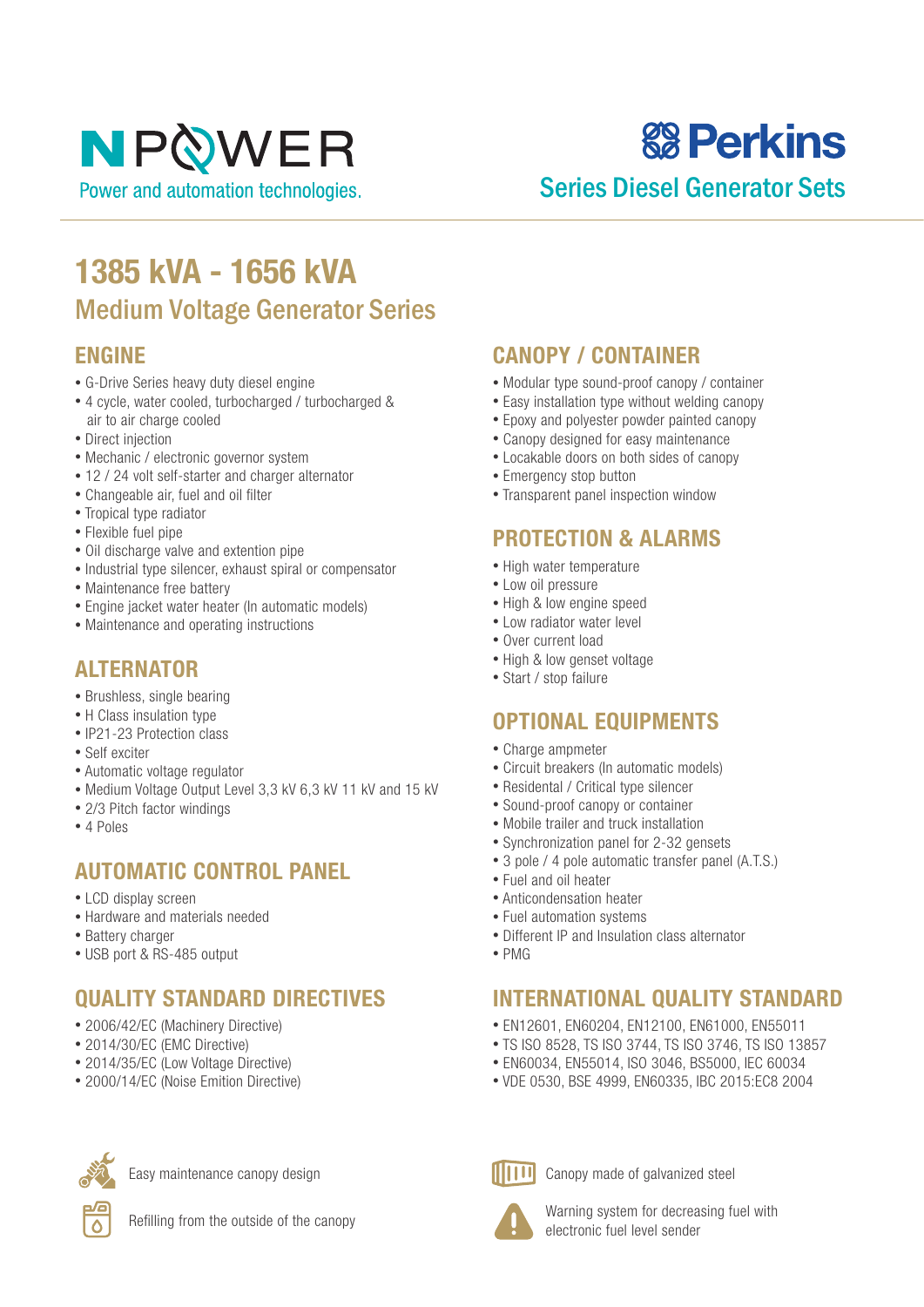# **& Perkins**

Series Diesel Generator Sets

| <b>MODEL</b> |                                        |                  |           | N PR XX 1385 MVXX                                   | N PR XX 1500 MVXX                       | N PR XX 1656 MVXX        |  |
|--------------|----------------------------------------|------------------|-----------|-----------------------------------------------------|-----------------------------------------|--------------------------|--|
| GROUP        |                                        |                  | kVA       | 1385                                                | 1500                                    | 1656                     |  |
|              |                                        | <b>STAND BY</b>  | <b>kW</b> | 1108                                                | 1200                                    | 1325                     |  |
|              | <b>GEN-SET POWER</b>                   |                  | kVA       | 1250                                                | 1350                                    | 1505                     |  |
|              |                                        | <b>PRIME</b>     | kW        | 1000                                                | 1080                                    | 1204                     |  |
|              | <b>OUTPUT VOLTAGE (VAC)</b>            |                  |           | 3300, 6300, 11000, 15000                            | 3300, 6300, 11000, 15000                | 3300, 6300, 11000, 15000 |  |
|              | CANOPY DIMENSION (W x L x H) mm        |                  |           | N/A                                                 | N/A                                     | N/A                      |  |
|              | OPEN DIMENSION (W x L x H) mm          |                  |           | 2200 x 5350 x 2750                                  | 2200 x 5350 x 2750                      | 2200 x 5350 x 2750       |  |
|              | OPEN WEIGHT / CANOPY WEIGHT kg         |                  |           | 8080 / N/A                                          | 8745 / N/A                              | 8745 / N/A               |  |
|              | CONTAINER DIMENSION (W x L x H) mm     |                  |           | N/A                                                 | N/A                                     | N/A                      |  |
|              | <b>CONTAINER WEIGHT kg</b>             |                  |           | N/A                                                 | N/A                                     | N/A                      |  |
|              | <b>BRAND</b>                           |                  |           | <b>PERKINS</b>                                      | <b>PERKINS</b>                          | <b>PERKINS</b>           |  |
|              | <b>TYPE</b>                            |                  |           | 4012 - 46TWG2A                                      | 4012 - 46TAG1A                          | 4012 - 46TAG2A           |  |
|              | <b>POWER</b>                           | <b>STAND BY</b>  | kW        | 1166                                                | 1263                                    | 1395                     |  |
|              |                                        | <b>PRIME</b>     | kW        | 1055                                                | 1148                                    | 1267                     |  |
|              | SPEED (rpm)                            |                  |           | 1500                                                | 1500                                    | 1500                     |  |
|              | <b>CYCLE</b>                           |                  |           | $\overline{4}$                                      | $\overline{4}$                          | $\overline{4}$           |  |
|              | <b>DISPLACEMENT (It)</b>               |                  |           | 45,842                                              | 45,842                                  | 45,842                   |  |
|              | <b>NUMBER OF CYLNDERS</b>              |                  |           | $12 - 60°V$                                         | $12 - 60°$ V                            | $12 - 60°V$              |  |
|              | <b>BORE x STROKE (mm x mm)</b>         |                  |           | 160 x 190                                           | 160 x 190                               | 160 x 190                |  |
| ENGINE       | <b>COMPRESSION RATIO</b>               |                  |           | 13,6:1                                              | 13:1<br>13,6:1                          |                          |  |
|              | <b>GOVERNOR TYPE</b>                   |                  |           | <b>ELECTRONIC</b>                                   |                                         |                          |  |
|              | <b>INDUCTION</b>                       |                  |           | <b>TURBOCHARGED -</b><br>AIR TO WATER CHARGE COOLED | TURBOCHARGED - AIR TO AIR CHARGE COOLED |                          |  |
|              | <b>COMBUSTION SYSTEM</b>               |                  |           | <b>DIRECT INJECTION</b>                             |                                         |                          |  |
|              | <b>COOLING SYSTEM</b>                  |                  |           | <b>WATER</b>                                        |                                         |                          |  |
|              |                                        | %100 PRIME POWER |           | 258,00                                              | 281,00                                  | 301,00                   |  |
|              | <b>FUEL CONSUMPTION</b><br>It / $h$    | %75 PRIME POWER  |           | 196,00                                              | 212,00                                  | 237,00                   |  |
|              |                                        | %50 PRIME POWER  |           | 143,00                                              | 154,00                                  | 162,00                   |  |
|              | TOTAL LUBRICATION SYSTEM CAPACITY (It) |                  |           | 177                                                 | 177                                     | 177                      |  |
|              | TOTAL COOLANT CAPACITY (It)            |                  |           | 210                                                 | 210                                     | 210                      |  |
|              | FUEL TANK CAPACITY (It)                |                  |           | 2500                                                | 2500                                    | 2500                     |  |





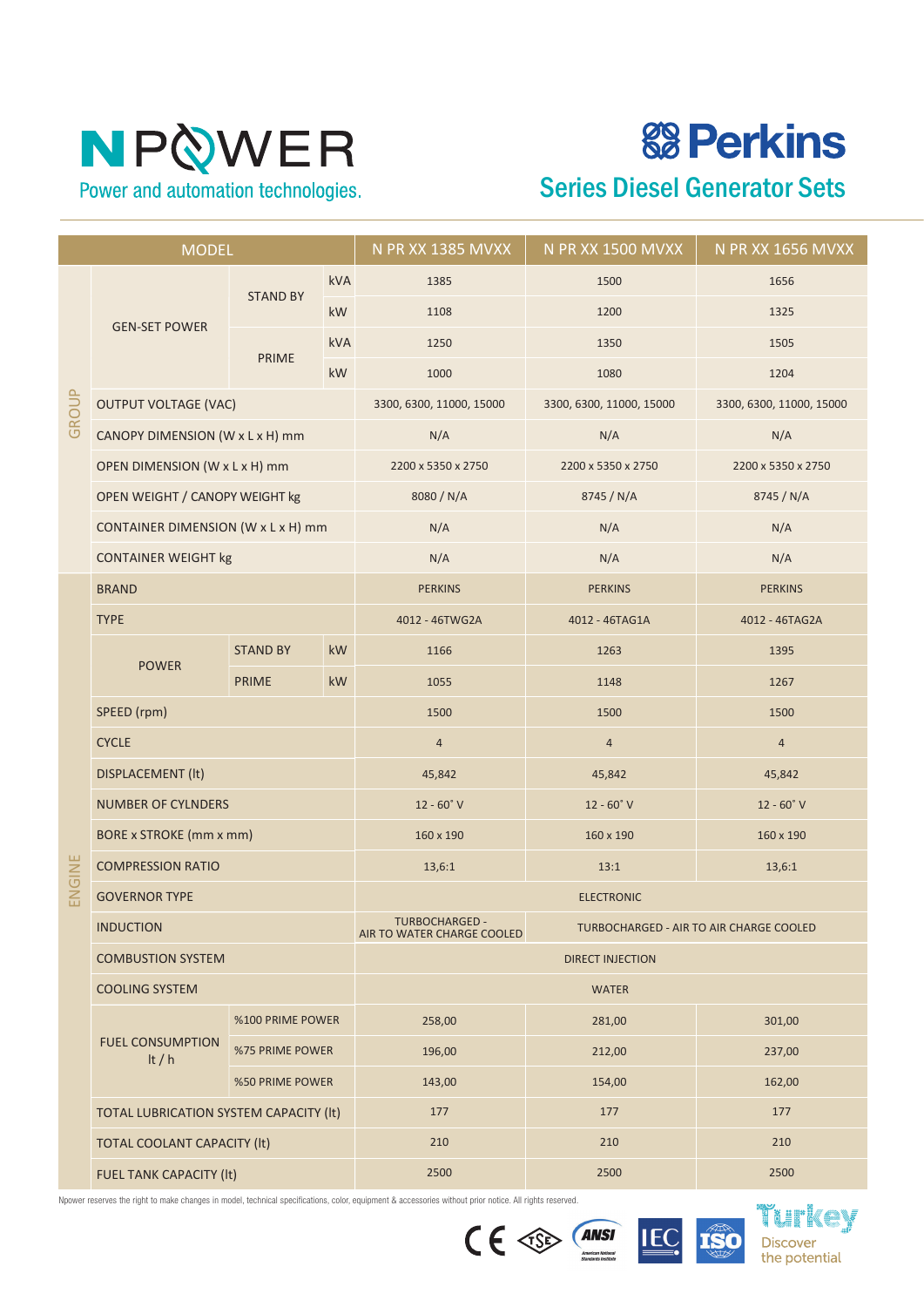# **& Perkins**

### Series Diesel Generator Sets

## **1880 kVA - 2250 kVA** Medium Voltage Generator Series

#### **ENGINE**

- G-Drive Series heavy duty diesel engine
- 4 cycle, water cooled, turbocharged / turbocharged & air to air charge cooled
- Direct injection
- Mechanic / electronic governor system
- 12 / 24 volt self-starter and charger alternator
- Changeable air, fuel and oil filter
- Tropical type radiator
- Flexible fuel pipe
- Oil discharge valve and extention pipe
- Industrial type silencer, exhaust spiral or compensator
- Maintenance free battery
- Engine jacket water heater (In automatic models)
- Maintenance and operating instructions

#### **ALTERNATOR**

- Brushless, single bearing
- H Class insulation type
- IP21-23 Protection class
- Self exciter
- Automatic voltage regulator
- Medium Voltage Output Level 3,3 kV 6,3 kV 11 kV and 15 kV
- 2/3 Pitch factor windings
- 4 Poles

#### **AUTOMATIC CONTROL PANEL**

- LCD display screen
- Hardware and materials needed
- Battery charger
- USB port & RS-485 output

#### **QUALITY STANDARD DIRECTIVES**

- 2006/42/EC (Machinery Directive)
- 2014/30/EC (EMC Directive)
- 2014/35/EC (Low Voltage Directive)
- 2000/14/EC (Noise Emition Directive)



Easy maintenance canopy design



Refilling from the outside of the canopy

#### **CANOPY / CONTAINER**

- Modular type sound-proof canopy / container
- Easy installation type without welding canopy
- Epoxy and polyester powder painted canopy
- Canopy designed for easy maintenance
- Locakable doors on both sides of canopy
- Emergency stop button
- Transparent panel inspection window

#### **PROTECTION & ALARMS**

- High water temperature
- Low oil pressure
- High & low engine speed
- Low radiator water level
- Over current load
- High & low genset voltage
- Start / stop failure

#### **OPTIONAL EQUIPMENTS**

- Charge ampmeter
- Circuit breakers (In automatic models)
- Residental / Critical type silencer
- Sound-proof canopy or container
- Mobile trailer and truck installation
- Synchronization panel for 2-32 gensets
- 3 pole / 4 pole automatic transfer panel (A.T.S.)
- Fuel and oil heater
- Anticondensation heater
- Fuel automation systems
- Different IP and Insulation class alternator
- PMG

#### **INTERNATIONAL QUALITY STANDARD**

- EN12601, EN60204, EN12100, EN61000, EN55011
- TS ISO 8528, TS ISO 3744, TS ISO 3746, TS ISO 13857
- EN60034, EN55014, ISO 3046, BS5000, IEC 60034
- VDE 0530, BSE 4999, EN60335, IBC 2015:EC8 2004



Canopy made of galvanized steel

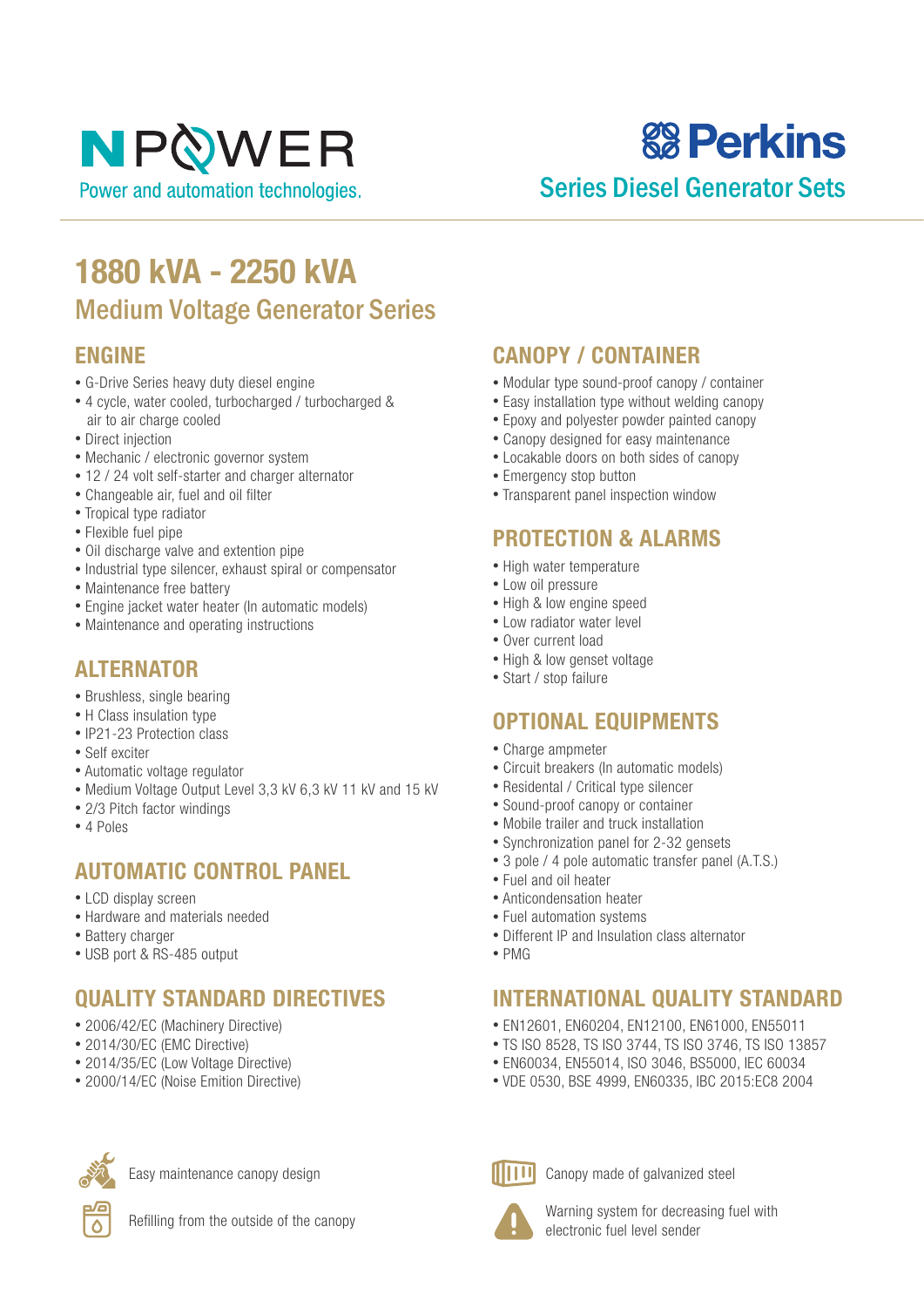**& Perkins** 

Series Diesel Generator Sets

| <b>MODEL</b> |                                        |                  |            | N PR XX 1880 MVXX                       | N PR XX 2028 MVXX                                   | N PR XX 2250 MVXX        |  |
|--------------|----------------------------------------|------------------|------------|-----------------------------------------|-----------------------------------------------------|--------------------------|--|
| GROUP        |                                        |                  | kVA        | 1880<br>2028                            |                                                     | 2250                     |  |
|              |                                        | <b>STAND BY</b>  | <b>kW</b>  | 1504                                    | 1622                                                | 1800                     |  |
|              | <b>GEN-SET POWER</b>                   |                  | <b>kVA</b> | 1710                                    | 1844                                                | 2000                     |  |
|              |                                        | <b>PRIME</b>     | kW         | 1368                                    | 1476                                                | 1600                     |  |
|              | <b>OUTPUT VOLTAGE (VAC)</b>            |                  |            | 3300, 6300, 11000, 15000                | 3300, 6300, 11000, 15000                            | 3300, 6300, 11000, 15000 |  |
|              | CANOPY DIMENSION (W x L x H) mm        |                  |            | N/A                                     | N/A                                                 | N/A                      |  |
|              | OPEN DIMENSION (W x L x H) mm          |                  |            | 2200 x 5350 x 2750                      | 2200 x 6000 x 3140                                  | 2200 x 6000 x 3140       |  |
|              | OPEN WEIGHT / CANOPY WEIGHT kg         |                  |            | 9075 / N/A                              | 10760 / N/A                                         | 10800 / N/A              |  |
|              | CONTAINER DIMENSION (W x L x H) mm     |                  |            | N/A                                     | N/A                                                 | N/A                      |  |
|              | <b>CONTAINER WEIGHT kg</b>             |                  |            | N/A                                     | N/A                                                 | N/A                      |  |
|              | <b>BRAND</b>                           |                  |            | <b>PERKINS</b>                          | <b>PERKINS</b>                                      | <b>PERKINS</b>           |  |
|              | <b>TYPE</b>                            |                  |            | 4012 - 46TAG3A                          | 4016TAG1A                                           | 4016 - 61TRG2            |  |
|              | <b>POWER</b>                           | <b>STAND BY</b>  | kW         | 1583                                    | 1690                                                | 1895                     |  |
|              |                                        | <b>PRIME</b>     | kW         | 1440                                    | 1537                                                | 1684                     |  |
|              | SPEED (rpm)                            |                  |            | 1500                                    | 1500                                                | 1500                     |  |
|              | <b>CYCLE</b>                           |                  |            | $\overline{4}$                          | $\overline{4}$                                      | $\overline{4}$           |  |
|              | <b>DISPLACEMENT (It)</b>               |                  |            | 45,842                                  | 61,123                                              | 61,123                   |  |
|              | <b>NUMBER OF CYLNDERS</b>              |                  |            | $12 - 60°V$                             | $16 - 60°$ V                                        | $16 - 60°V$              |  |
|              | <b>BORE x STROKE (mm x mm)</b>         |                  |            | 160 x 190                               | 160 x 190                                           | 160 x 190                |  |
| ENGINE       | <b>COMPRESSION RATIO</b>               |                  |            | 13,6:1                                  | 13,6:1                                              | 13,6:1                   |  |
|              | <b>GOVERNOR TYPE</b>                   |                  |            | <b>ELECTRONIC</b>                       |                                                     |                          |  |
|              | <b>INDUCTION</b>                       |                  |            | TURBOCHARGED - AIR TO AIR CHARGE COOLED | <b>TURBOCHARGED -</b><br>AIR TO WATER CHARGE COOLED |                          |  |
|              | <b>COMBUSTION SYSTEM</b>               |                  |            | <b>DIRECT INJECTION</b>                 |                                                     |                          |  |
|              | <b>COOLING SYSTEM</b>                  |                  |            | <b>WATER</b>                            |                                                     |                          |  |
|              |                                        | %100 PRIME POWER |            | 370,00                                  | 383,00                                              | 422,00                   |  |
|              | <b>FUEL CONSUMPTION</b><br>It $/h$     | %75 PRIME POWER  |            | 275,00                                  | 277,00                                              | 318,00                   |  |
|              |                                        | %50 PRIME POWER  |            | 187,00                                  | 185,00                                              | 216,00                   |  |
|              | TOTAL LUBRICATION SYSTEM CAPACITY (It) |                  |            | 177                                     | 237,2                                               | 237,2                    |  |
|              | <b>TOTAL COOLANT CAPACITY (It)</b>     |                  |            | 210                                     | 316                                                 | 252                      |  |
|              | FUEL TANK CAPACITY (It)                |                  |            | 3000                                    | 3000                                                | 3500                     |  |

Npower reserves the right to make changes in model, technical specifications, color, equipment & accessories without prior notice. All rights reserved.





III KOV **Discover** the potential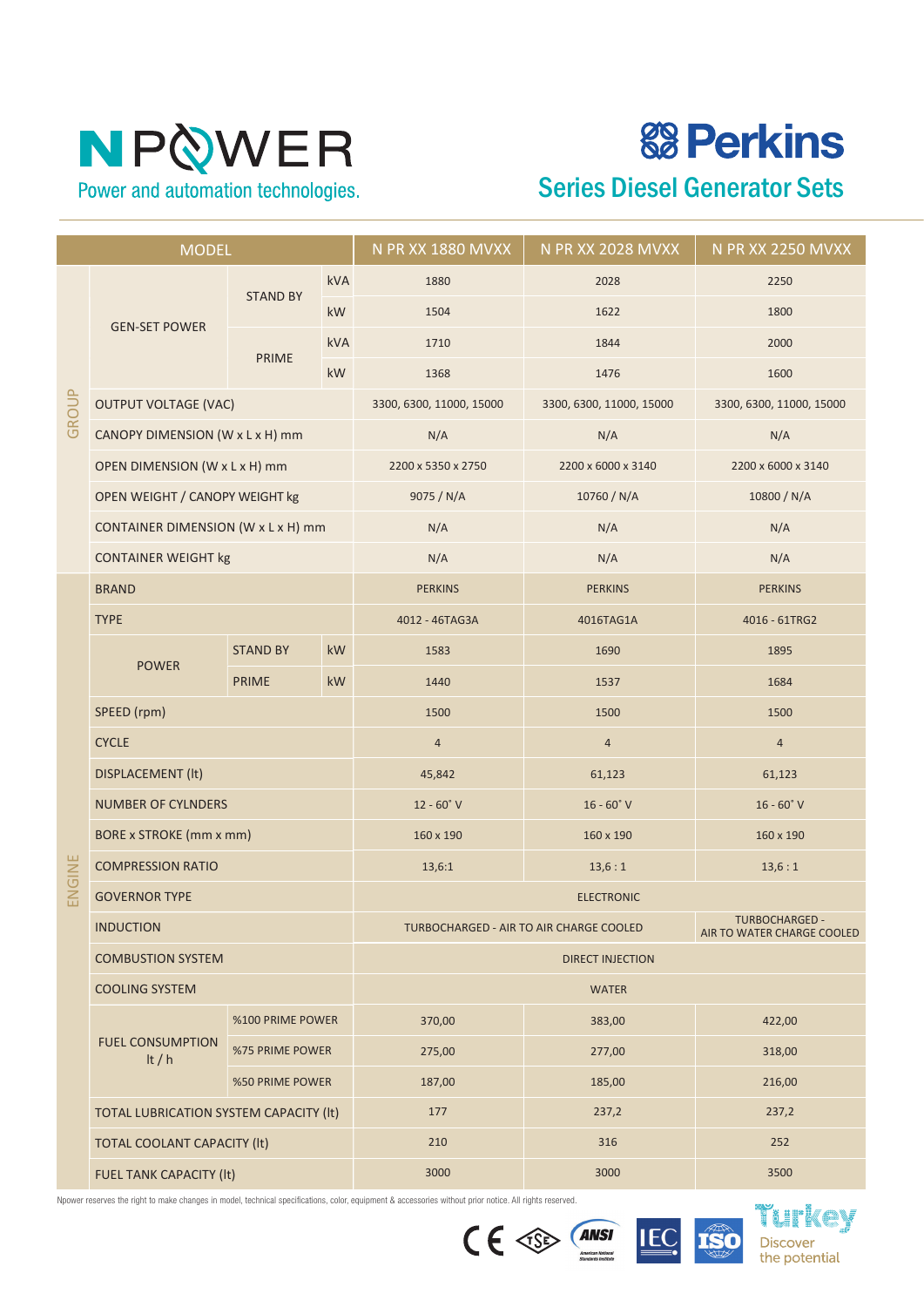**& Perkins** 

### Series Diesel Generator Sets

## **2264 kVA - 2500 kVA** Medium Voltage Generator Series

#### **ENGINE**

- G-Drive Series heavy duty diesel engine
- 4 cycle, water cooled, turbocharged / turbocharged & air to air charge cooled
- Direct injection
- Mechanic / electronic governor system
- 12 / 24 volt self-starter and charger alternator
- Changeable air, fuel and oil filter
- Tropical type radiator
- Flexible fuel pipe
- Oil discharge valve and extention pipe
- Industrial type silencer, exhaust spiral or compensator
- Maintenance free battery
- Engine jacket water heater (In automatic models)
- Maintenance and operating instructions

#### **ALTERNATOR**

- Brushless, single bearing
- H Class insulation type
- IP21-23 Protection class
- Self exciter
- Automatic voltage regulator
- Medium Voltage Output Level 3,3 kV 6,3 kV 11 kV and 15 kV
- 2/3 Pitch factor windings
- 4 Poles

#### **AUTOMATIC CONTROL PANEL**

- LCD display screen
- Hardware and materials needed
- Battery charger
- USB port & RS-485 output

#### **QUALITY STANDARD DIRECTIVES**

- 2006/42/EC (Machinery Directive)
- 2014/30/EC (EMC Directive)
- 2014/35/EC (Low Voltage Directive)
- 2000/14/EC (Noise Emition Directive)



Easy maintenance canopy design



Refilling from the outside of the canopy

#### **CANOPY / CONTAINER**

- Modular type sound-proof canopy / container
- Easy installation type without welding canopy
- Epoxy and polyester powder painted canopy
- Canopy designed for easy maintenance
- Locakable doors on both sides of canopy
- Emergency stop button
- Transparent panel inspection window

#### **PROTECTION & ALARMS**

- High water temperature
- Low oil pressure
- High & low engine speed
- Low radiator water level
- Over current load
- High & low genset voltage
- Start / stop failure

#### **OPTIONAL EQUIPMENTS**

- Charge ampmeter
- Circuit breakers (In automatic models)
- Residental / Critical type silencer
- Sound-proof canopy or container
- Mobile trailer and truck installation
- Synchronization panel for 2-32 gensets
- 3 pole / 4 pole automatic transfer panel (A.T.S.)
- Fuel and oil heater
- Anticondensation heater
- Fuel automation systems
- Different IP and Insulation class alternator
- PMG

#### **INTERNATIONAL QUALITY STANDARD**

- EN12601, EN60204, EN12100, EN61000, EN55011
- TS ISO 8528, TS ISO 3744, TS ISO 3746, TS ISO 13857
- EN60034, EN55014, ISO 3046, BS5000, IEC 60034
- VDE 0530, BSE 4999, EN60335, IBC 2015:EC8 2004



Canopy made of galvanized steel